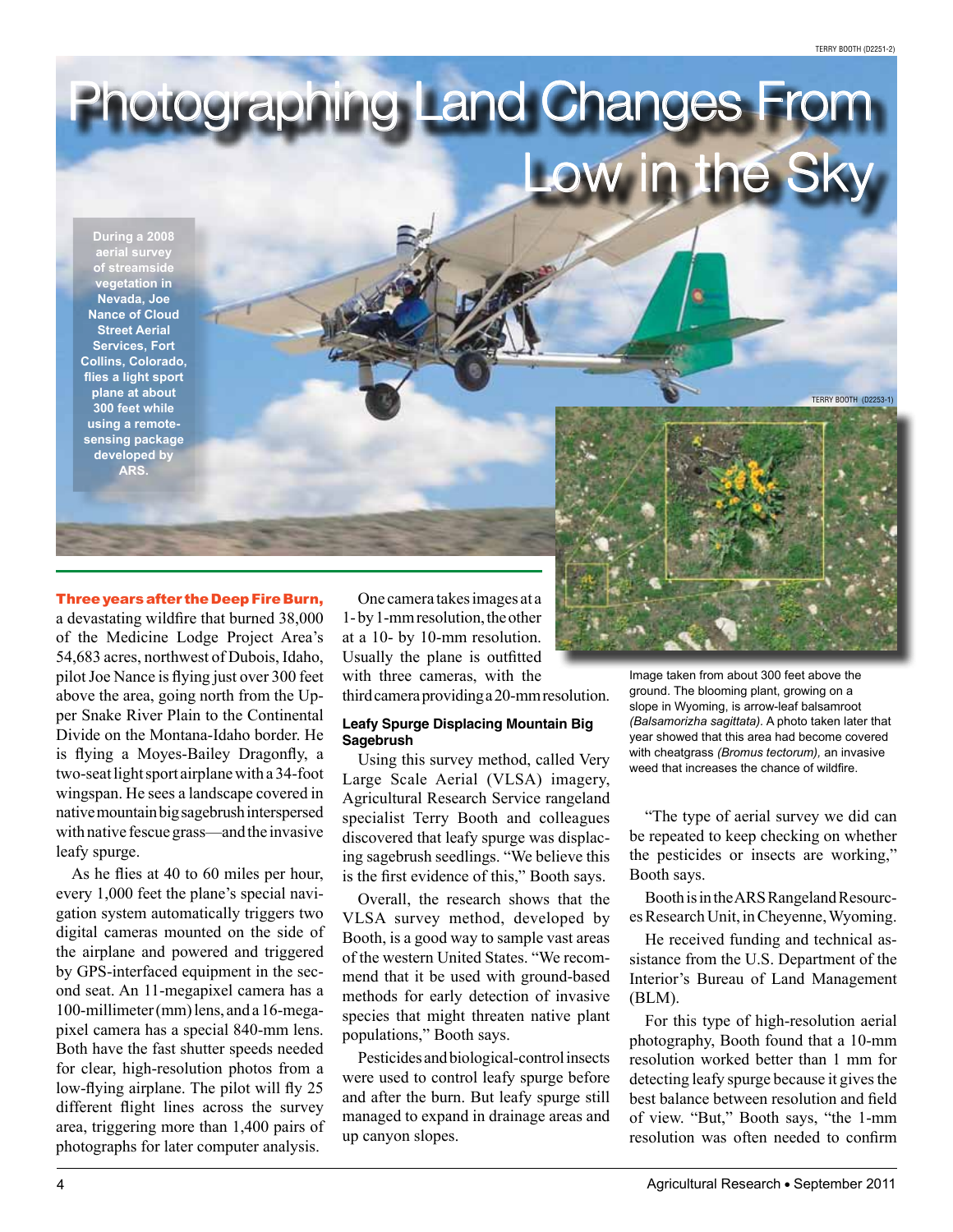spurge identity. There are times when we need the 20-mm resolution, so it depends on whether we need a wider field of view, or need more details. It's best to have multiple resolutions available."

The larger field of view of the 20-mm resolution images help Booth locate areas on large U.S. Department of Agriculture (USDA) color infrared images taken at a 3- by 3-foot resolution.

Advances in cameras, image sensors, storage media, and image processing have moved monitoring natural resources by aerial photography to these new realms.

### **Flying From East to West**

ARS scientists throughout the nation are using aerial photography to monitor a variety of lands with digital cameras and sensors, from the flat lands of the Chesapeake Bay's Maryland Eastern Shore to the national parks, forests, mountains, and deserts of the West. The cameras and sensors are flown aboard all sorts of aircraft—from regular small passenger planes to light airplanes like the Dragonfly to unmanned aerial vehicles (UAVs).

Besides Idaho, Booth has also done aerial surveys in Colorado, Nevada, New Mexico, North Dakota, South Dakota, Oklahoma, and Wyoming, looking at a variety of vegetation, including invasive and native trees, juniper woodlands, grasslands, and shrublands—on sites as

diverse as gas pipeline rights-of-way and riverbanks.

Booth did the Idaho survey in mid-July, when leafy spurge was flowering, because colleague Ray Hunt found that was the easiest stage to identify spurge. Hunt developed a technique to detect leafy spurge by its showy yellow-green flowers, which bloom in June and July. Hunt is a physical scientist at the ARS Hydrology and Remote Sensing Laboratory in Beltsville, Maryland.

# **NASA Aircraft**

Hunt has used the National Aeronautics and Space Administration's (NASA) Airborne Visible Infrared Imaging Spectrometer sensor flown aboard NASA aircraft over public lands in the West. NASA's advanced sensor can detect leafy spurge only when there are color differences compared to the surrounding vegetation. VLSA imagery may be able to detect invasive weeds based on leaf shape, even when color differences are not apparent.

In fact, Hunt and Dean Hively, a scientist with the U.S. Geological Survey who is stationed at Beltsville, have added color infrared capability to commercial digital cameras using a method patented jointly by ARS and David Linden, currently with Science Applications International Corporation, headquartered in McLean, Virginia. They did this by choosing a 12-megapixel

In Las Cruces, New Mexico, researchers prepare to launch an unmanned aerial vehicle from a catapult (atop the vehicle). Left to right in the ground control station: ARS technicians Amy Slaughter and Connie Maxwell and New Mexico State University remote sensing scientist Andrea Laliberte.



Agricultural Research • September 2011 **5** and the set of the set of the set of the set of the set of the set of the set of the set of the set of the set of the set of the set of the set of the set of the set of the set of

camera sold without an internal filter that blocks near-infrared (NIR) light. All they had to do then was add a custom-made lens filter to block red light and transmit the NIR. The result is a camera that photographs with light in the NIR, green, and blue bands—which are needed to measure the "greenness" of vegetation and extent of crop canopy cover. "There is no need for further processing, so the images are available immediately upon landing," Hunt says. "The cameras are also lighter and more compact than the traditional largeformat cameras used for aerial infrared photography," Hively adds.

They have found the photographs useful for detecting the extent of coverage from winter wheat and other winter cover crops in the Chesapeake Bay Watershed.

#### **Flying Without a Pilot**

Hunt and Hively use their cameras aboard both airplanes and small UAVs. UAVs can fly as low as a few hundred feet. With only a regular camera lens, the scientists get a resolution of 1 square inch. "This is enough to measure areas covered by crops, but we'd like to put a fast telephoto lens, like the one Booth uses, onto our camera system to identify plant species and to measure the amount of chlorophyll in a single leaf of a crop," Hunt says. "Chlorophyll in leaves may indicate the amount of nutrients in the soil, so VLSA imagery may be a way to help farmers save money by applying fertilizers more efficiently, which also helps protect the Chesapeake Bay."

The infrared digital cameras add to the advantages of aerial photography because living vegetation strongly reflects NIR light, eliminating confusion from soil reflectance and shadows that can hide vegetation.

So, Booth, in turn, recently made space for one of Hunt's cameras on the Dragonfly.

"Regular infrared photography has too slow a shutter speed for use in low-altitude, high-resolution aerial photography," Booth says. "But that technology is advancing too, and Hunt and Hively are helping that along."

At the USDA-ARS Jornada Experimental Range in Las Cruces, New Mexico, Al Rango, Jeffrey Herrick, and Craig Winters, ARS scientists based at the range, and